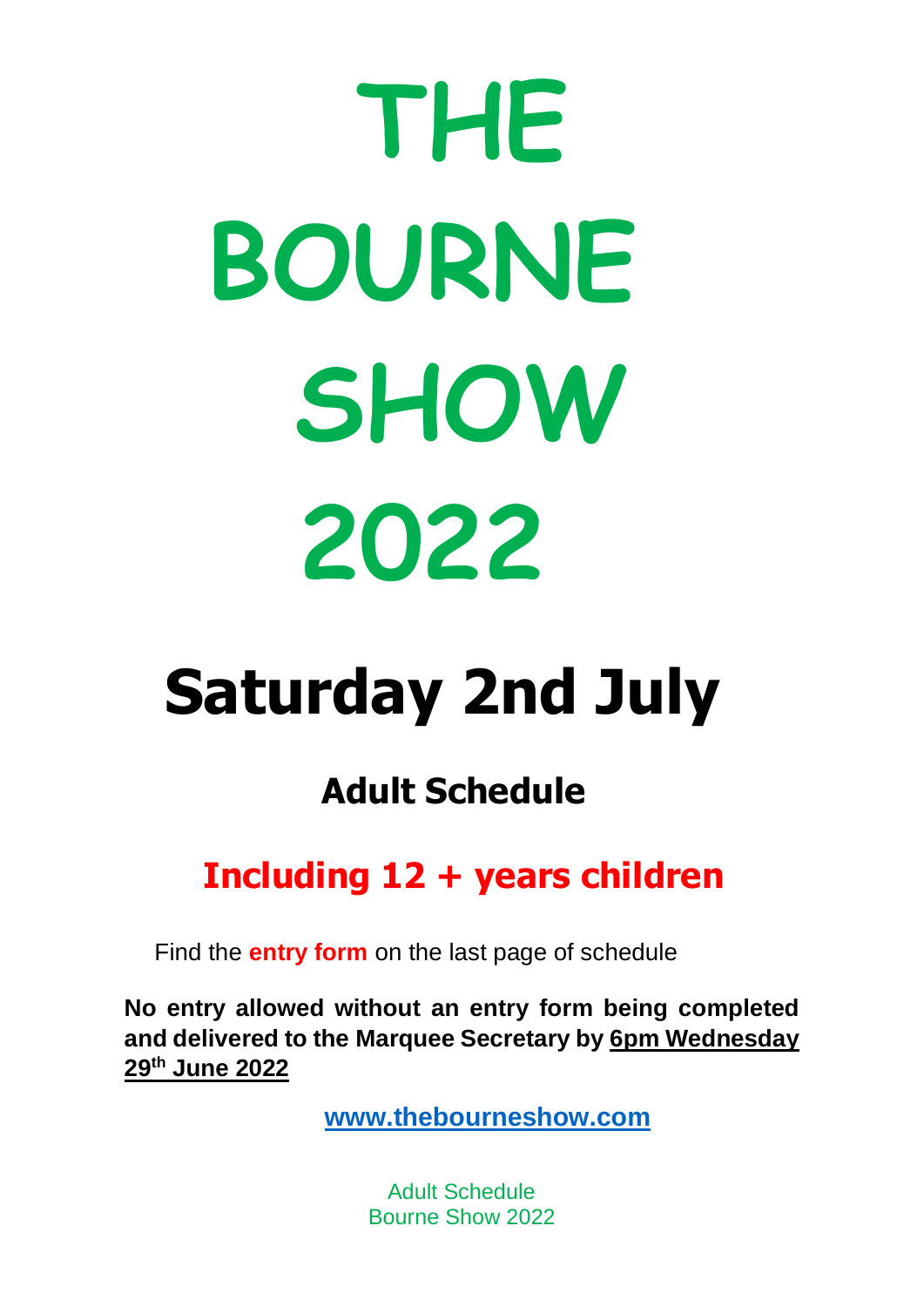# **RULES**

All entry forms must be sent to the Marquee Secretary, Catherine Muggeridge (30 Lodge Hill Road, Lower Bourne, GU10 3QW) or Jenny Rogers (Briar Cottage, 27 Dene Lane, Lower Bourne, GU10 3PW) by 6pm Wednesday 29<sup>th</sup> June 2022.

Exhibits may be staged between **0800 - 1000** on the day of the Show. Please note we are **unable to accept exhibits for judging after 1000 on the show day**.

Persons showing an article for competition not grown or made by themselves will be disqualified, except floral classes or unless otherwise stated.

All vegetables, fruit and flowers are judged by RHS standards.

Not more than one entry in each class per person is permitted.

No exhibits to have been previously shown at the Bourne Show.

Vases, plates etc to be provided by exhibitors. Polished jam jars gain points. No trade names visible and domestic produce must be dated, or it will not be judged.

Exhibits to be named where possible, but no entrant name to be to be visible.

Judging will commence at 10.30am. Judges decisions are final.

You may not enter the marquee whilst judging is taking place or before 1.30pm on the day.

Points: First – 4 points; Second – 3 points; Third – 2 points; Highly Commended – 1 point.

#### **All exhibits must be removed between 1615 -1645 or be forfeited**.

The committee cannot be responsible for uncollected items.

For more information hints and tips visit our website: **www.thebourneshow.com** or contact Marquee Secretary Catherine Muggeridge (07790009753) or Jenny Rogers (07725912753)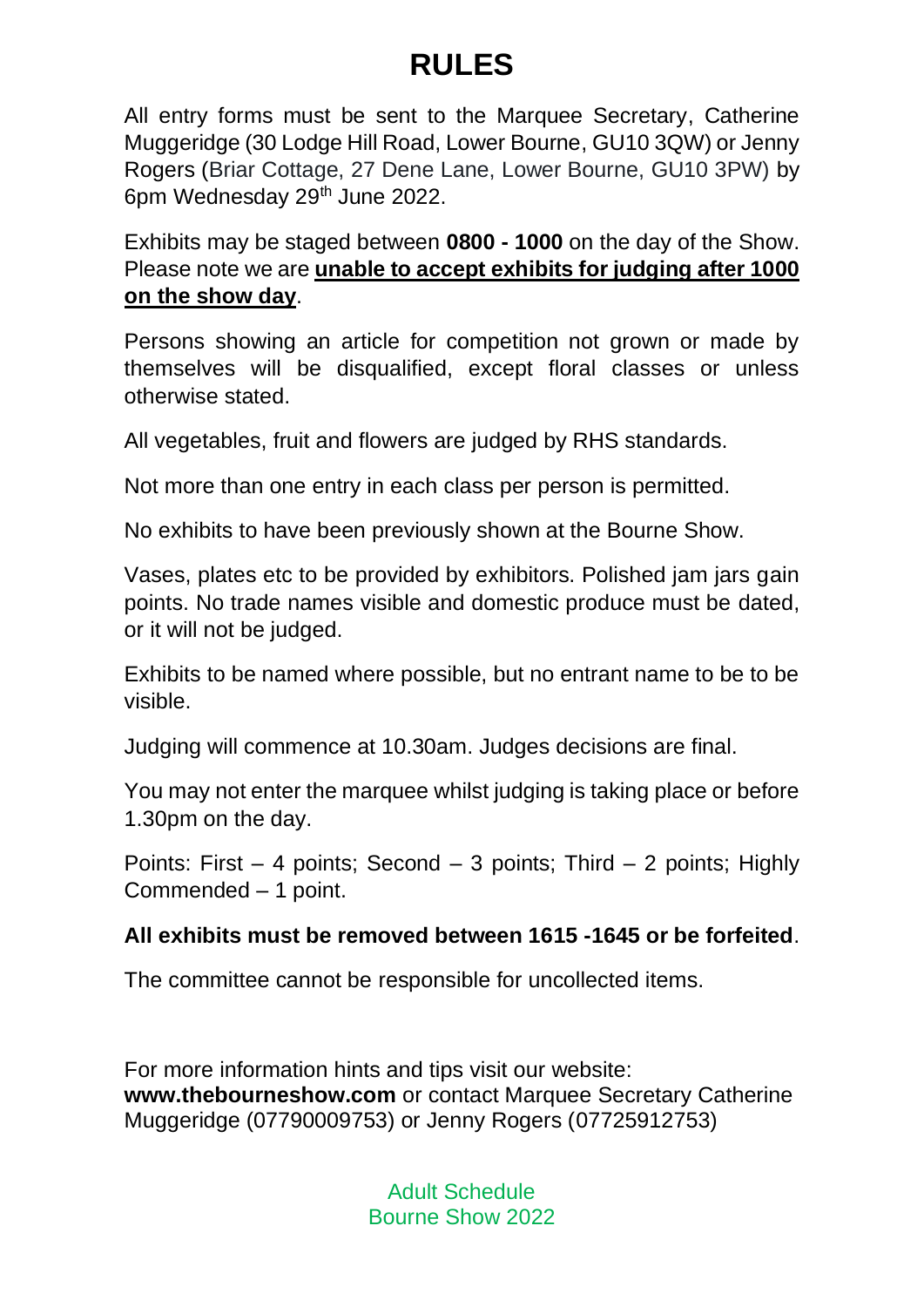# **SECTION 1 - VEGETABLES AND FRUIT**

Classes marked \* one variety only.

The naming of fruit and vegetables would be appreciated and adds interest for other entrants and visitors

- \***1** 6 mangetout
- \***2** 1 lettuce in a pot of water (1" root)
- \***3** 5 white potatoes
- \***4** 5 coloured potatoes
- \***5** 6 broad beans with stalks
- \***6** 6 onions, tops trimmed and tied
- **7** 1 bulb of garlic, top trimmed
- \***8** 4 carrots, with leaves
	- **9** 1 only longest courgette (max circumference 20cm)
- **10** Any freak vegetable
- **11** Any other vegetable not listed above (1 only)
- \***12**^ 10 strawberries
- \***13** Any other berries, 10 (stalks to remain on)
- \***14** 5 strings of any currants
- \***15** 5 sticks of rhubarb with approx. 10cm (4") of leaf blade, base pulled not cut
	- **16** An exotic fruit
- \***17** 6 tomatoes single variety, to be named
	- **18** Any other fruit not listed (1 only)
	- **19** Any freak fruit (1 only)
	- **20** A container of cut herbs in water (4 kinds, 1 of each – not in flower)

 $\lambda$  Mitchell cup will be awarded to the first prize winner Morris cup to be awarded to the exhibitor gaining most points in section 1 Judges cup is awarded to judges' favourite of Section 1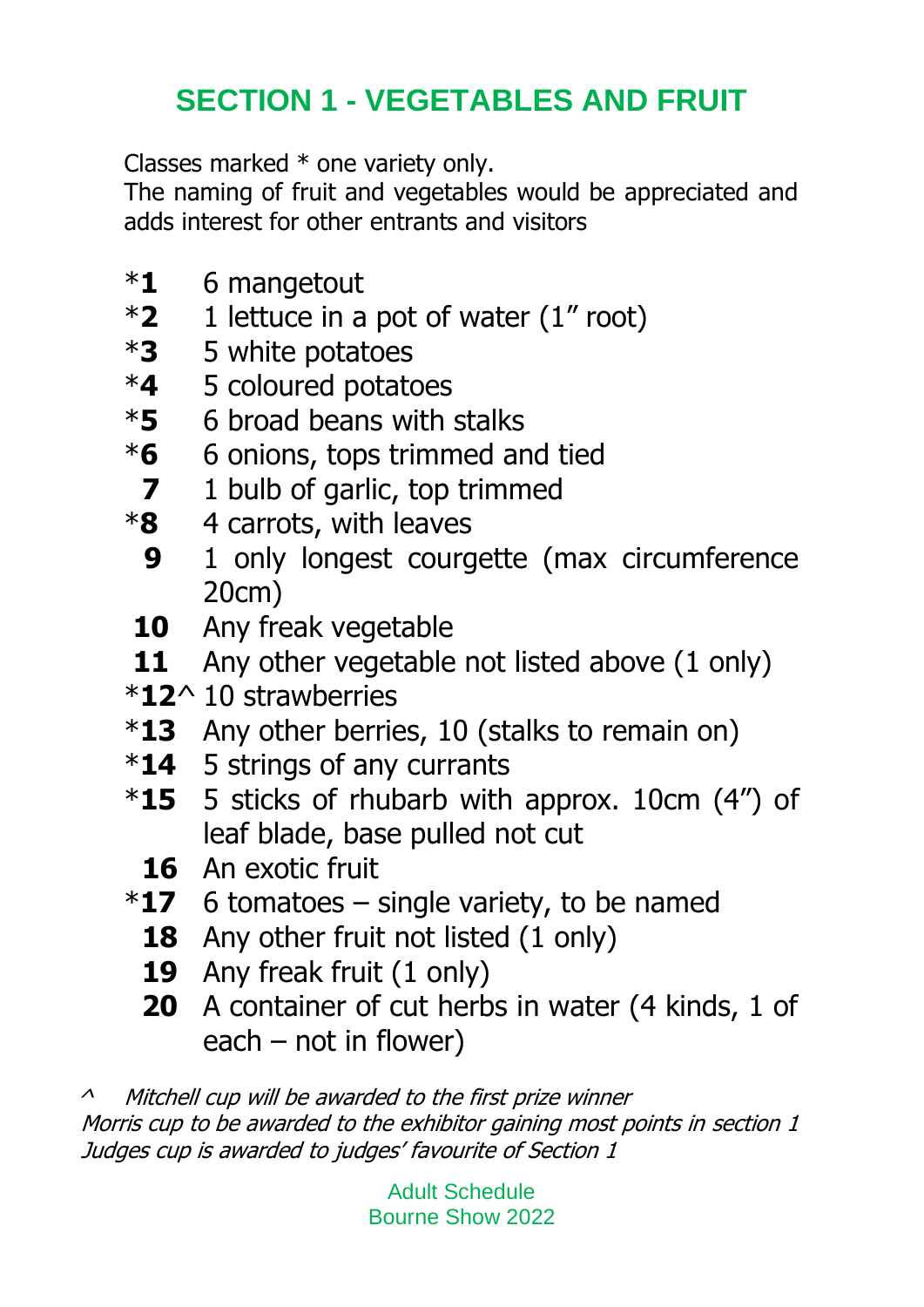# **SECTION 2 – FLOWERS**

For the interest of other entrants and visitors, it would be appreciated if varieties could be named

- **21** A vase of garden flowers (at least 3 kinds, and 3 stems of each)
- **22** Annual sweet peas 6 stems
- **23** Cluster flowered rose (Floribunda, named) 1 spray
- **24** Vase of cut pinks or dianthus
- **25** A small planted tub, no larger than 30 cm
- **26**\* Hybrid tea roses, named 4 stems only
- **27** Specimen bloom of any flower, 1 bloom
- **28**# A named foliage pot plant
- **29**# A named pot plant in bloom
- **30** A vase of mixed ornamental foliage, max width 45 cm
- **31** Succulent or cactus
- **32** Vase of edible flowers
- **33** 1 stem of Allium, named variety
- **34**~ 1 Stem of Delphinium/Hollyhock
- # Pot not to exceed 18 cm (7") and must have been owned by the entrant for a minimum of 6 months
- \* Ostrer Rose Bowl will be awarded to the first prize winner
- $\sim$  Ron Watts Memorial Plate will be awarded to the first prize winner

Richards cup to be awarded to the exhibitor gaining most points in section 2

Judges cup is awarded to judges' favourite of Section 2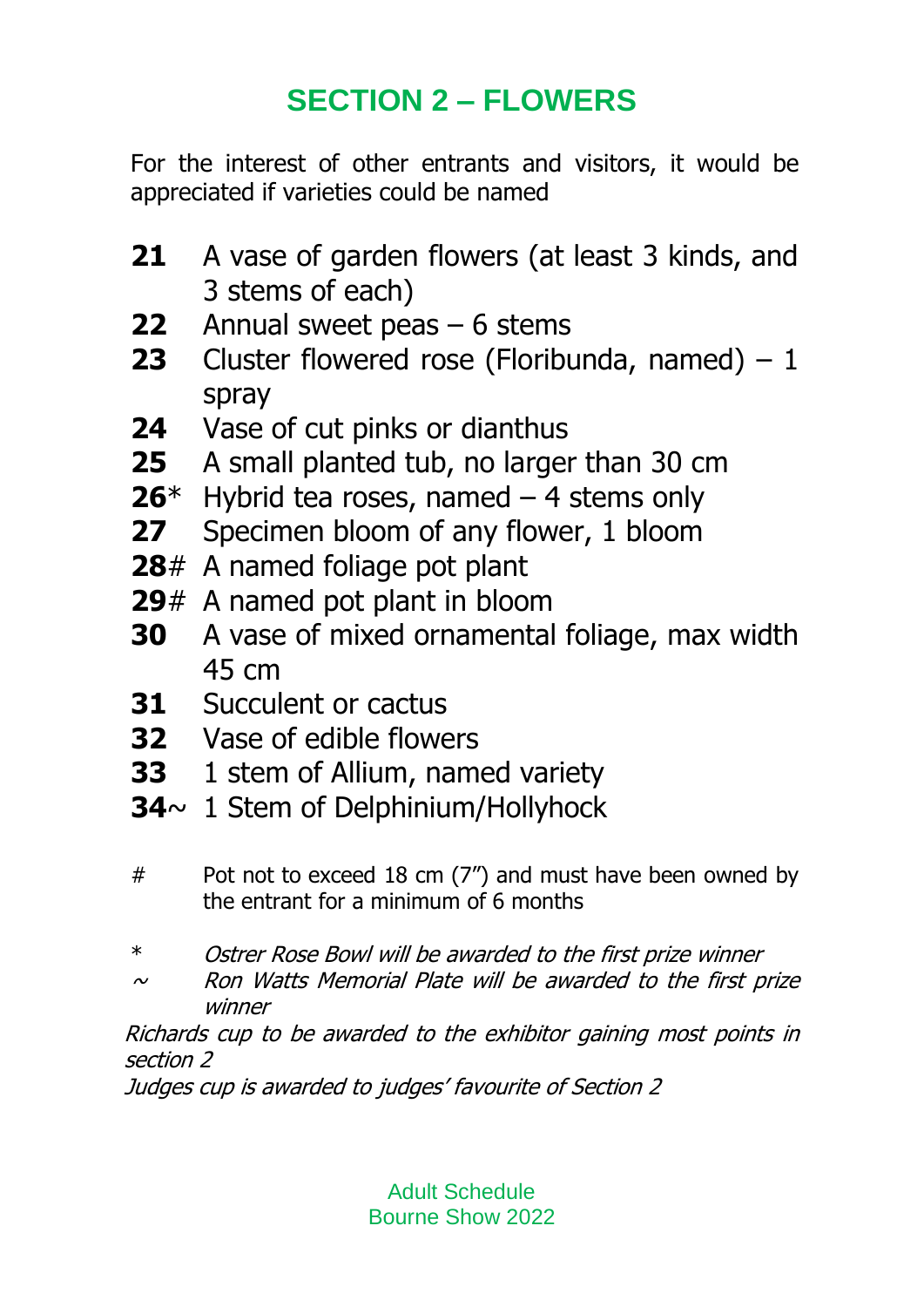# **SECTION 3 – DOMESTIC**

All items to be covered. Jars to be approx. 1lb (454g), clear glass with no trademarks. Cover jars with a wax disc & cellophane or twist top. Label and date jars.

- **35** Jar of marmalade
- **36** Jar of honey
- **37** Jar of any fruit jam
- **38** Jar of jelly
- **39** Jar of chutney (at least 3 months old)

**40** A loaf of brown sour dough (1lb loaf – machine made dough accepted)

**41** Healthy snack for school pick up

**42** Victoria Sandwich with raspberry jam filling, no cream, 3 egg mixture

- **43** 4 of the same canapes
- **44** A cake incorporating a vegetable (please provide your recipe)
- **45** Your favourite family cake (please provide your recipe)
- **46** 6 pieces of shortbread, following recipe below:

#### **Ingredients**

- 125g/4oz [butter](https://www.bbc.co.uk/food/butter)
- 55g/2oz [caster sugar,](https://www.bbc.co.uk/food/caster_sugar) plus extra to finish
- 180g/6oz [plain flour](https://www.bbc.co.uk/food/plain_flour)

#### **Method**

- 1. Heat the oven to 190C/375F/Gas 5
- 2. Beat the butter and the sugar together until smooth
- 3. Stir in the flour to get a smooth paste. Turn on to a work surface and gently roll out until the paste is 1cm/½in thick
- 4. Cut into rounds or fingers and place onto a baking tray, sprinkle with caster sugar and chill in the fridge for 20 minutes
- 5. Bake in the oven for 15-20 minutes or until pale golden-brown. Set aside to cool on a wire rack
- **47** A bottle of home-made cordial or fruit drink (non-alcoholic)
- **48** A bottle of home-made wine or liqueur

Bourne Business cup to be awarded to the exhibitor gaining most points in section 3

Juliet Bowell award for the exhibitors gaining the most points for preserves.

Judges cup is awarded to judges' favourite of Section 4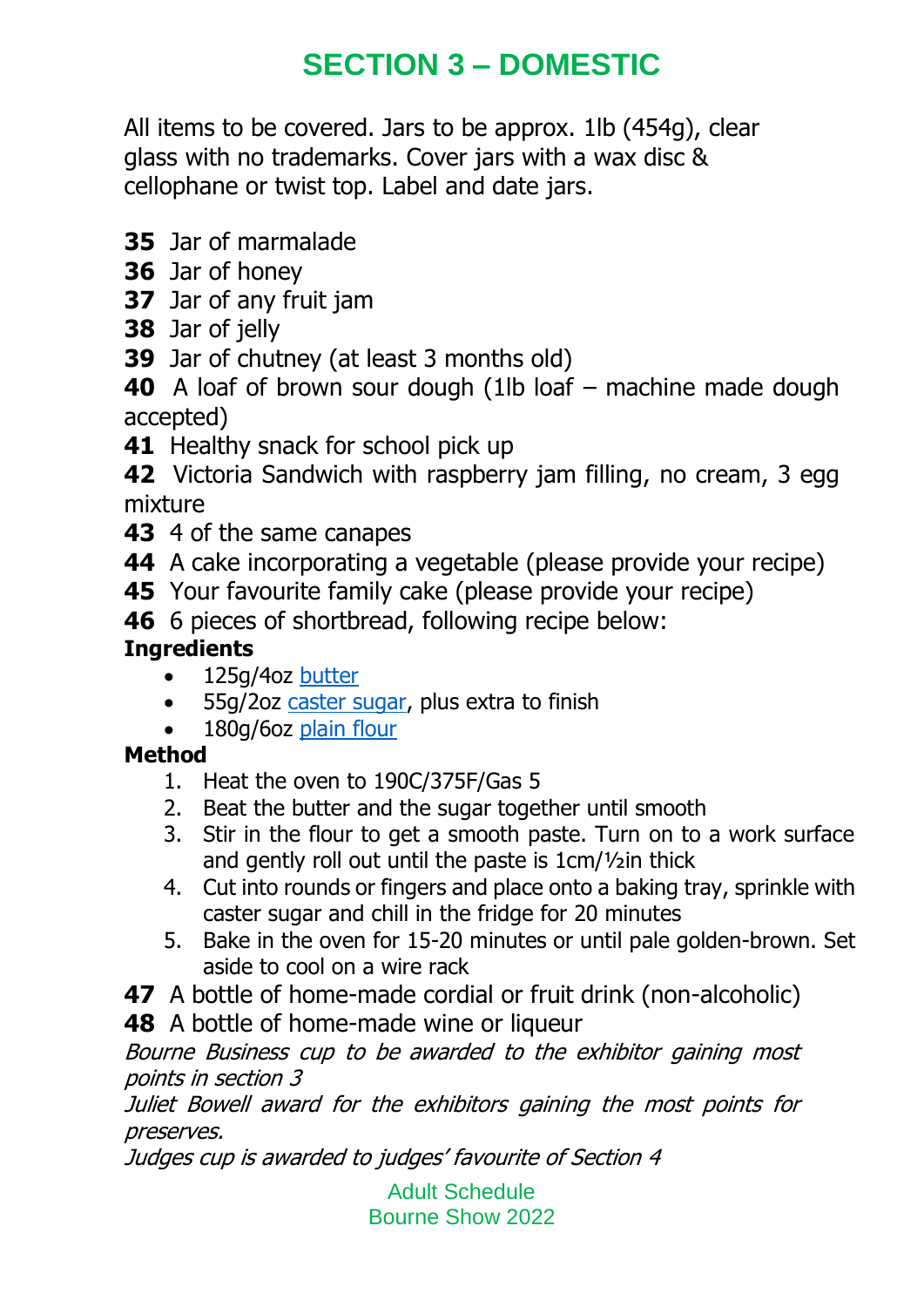# **SECTION 4 – ART AND CRAFT**

For all classes in this section, please state the size of the work entered unless this has already been specified.

- **49** A painting using oils
- **50** A painting using watercolour
- **51** A painting using pastels
- **52** An example of printmaking
- **53** A drawing in any medium
- **54** Any other artwork not covered in the above
- **55** An original article of patchwork/quilting machine or hand sewn
- **56** A piece of pottery/ceramic
- **57** A piece of craftwork made from a kit
- **58** A hand-knitted or crocheted article
- **59** A piece of cross-stitch
- **60** A piece of embroidery
- **61** A hand-made toy
- **62** A hand-made cushion
- **63**\* Any other craft work not covered in other classes
- **64** Make, do and mend a craft item made by using material such as fabric, buttons, wood, wool, wire etc.

\* The Keighley plate will be awarded to the first prize winner The Peggy Goebel Cup to be awarded to the exhibitor gaining most points in section 4

Judges cup for art is awarded to judges favourite art entry in Section 4

Judges cup for craft is awarded to judges favourite craft entry in Section 4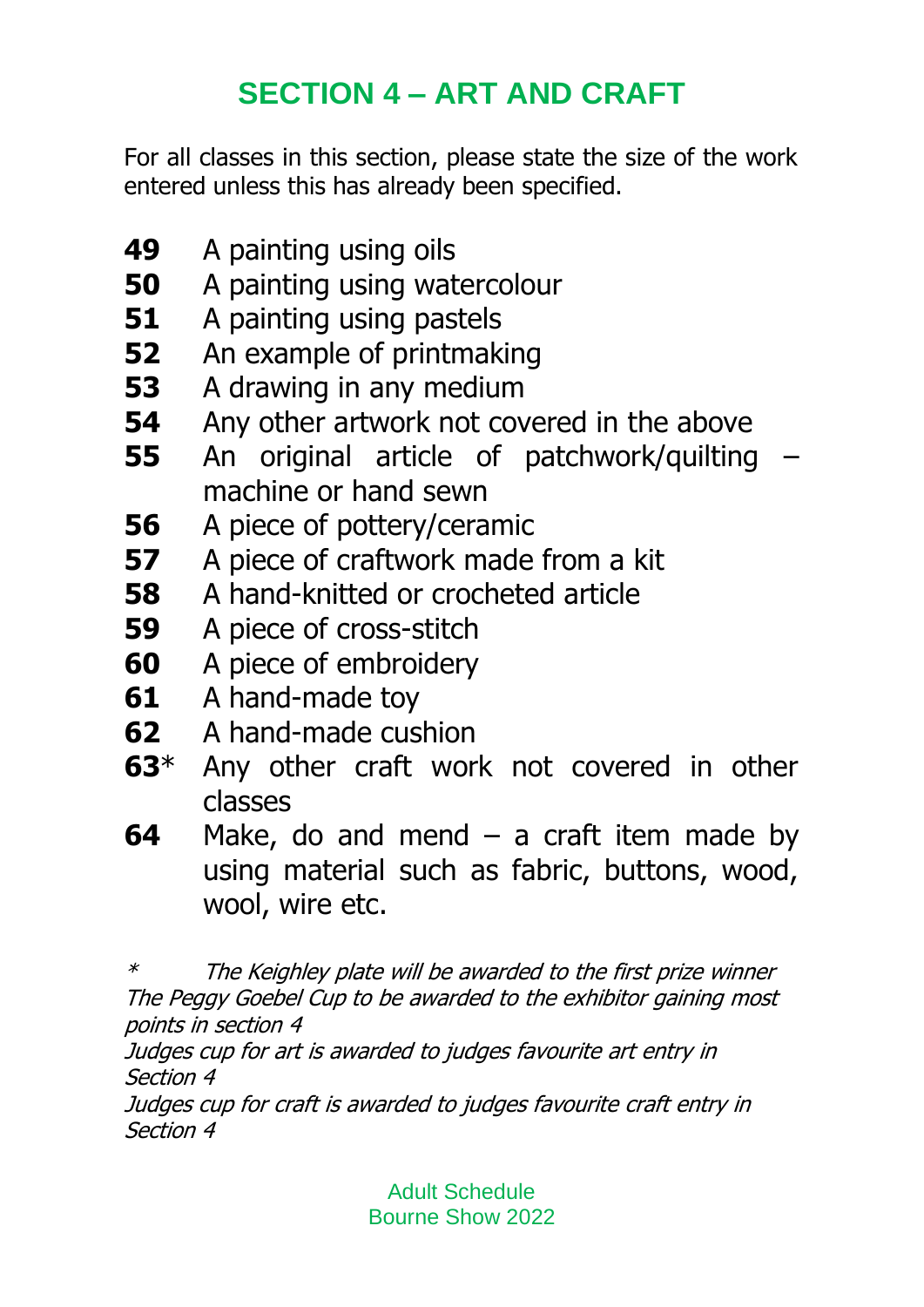### **SECTION 5 – PHOTOGRAPHY**

#### **"Fun, Fun, Fun"**

Photographs no bigger than 8" x 6"

Photographs to be unmounted

Only one entry per person please

Selection of the winner will be by popular vote

The Bourne Show Committee Cup to be awarded to the exhibitor gaining most points in section 5

#### **Children's Classes aged 0-11 years inclusive, on a separate programme**

#### **Bourne Show Privacy Statement**

By entering the arts, crafts and produce classes at the Bourne Show, you are giving us Personally Identifiable Information (PII), including your name, address, contact details etc. and are giving us explicit permission to use and process that information for the purposes of show administration, for contacting you regarding current and future entries and to provide you with further information. Only your name as an entrant will be shared with others, including being shown on our website, if you are an award winner.

The Bourne Show Committee takes its personal data responsibilities seriously. Information about you will be stored securely and used only for the stated purposes for which you gave us permission. We will review on an annual basis whether we need to keep that data and will delete your data if we believe we no longer have a legitimate reason to retain it. If you have any questions regarding the use of your information, right of access to your information or to change or remove your details from our databases, please contact the Bourne Show at: hello@thebourneshow.com